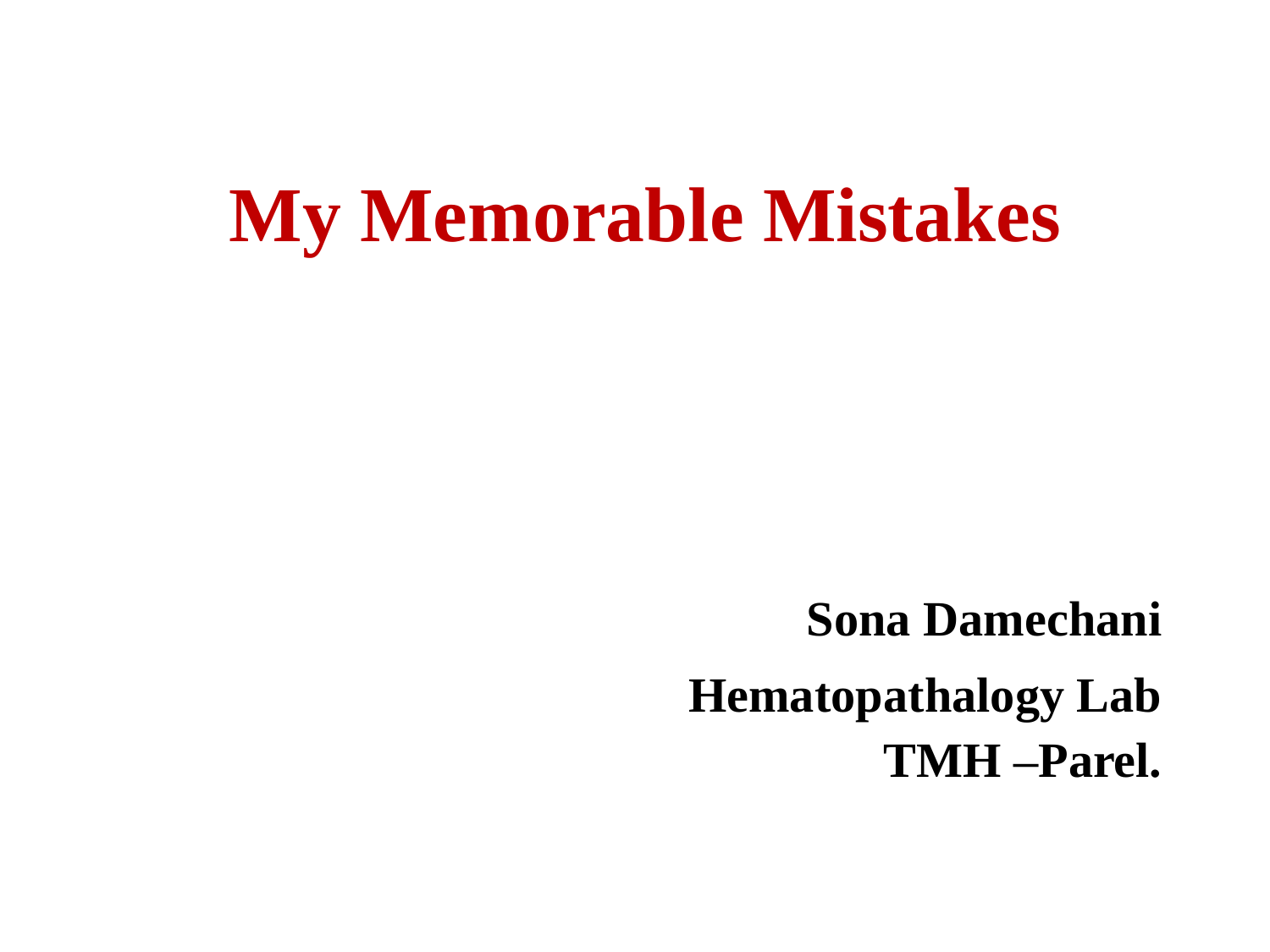## **Introduction..**

- A laboratory error is defined as any defect that occurs during the entire testing process, from ordering tests to reporting results, that in any way influences the quality of laboratory services.
- Any error during the laboratory testing process can affect patient care, including delay in reporting, unnecessary redraws, misdiagnosis, and improper treatment.
- Sometimes, these errors may even be fatal.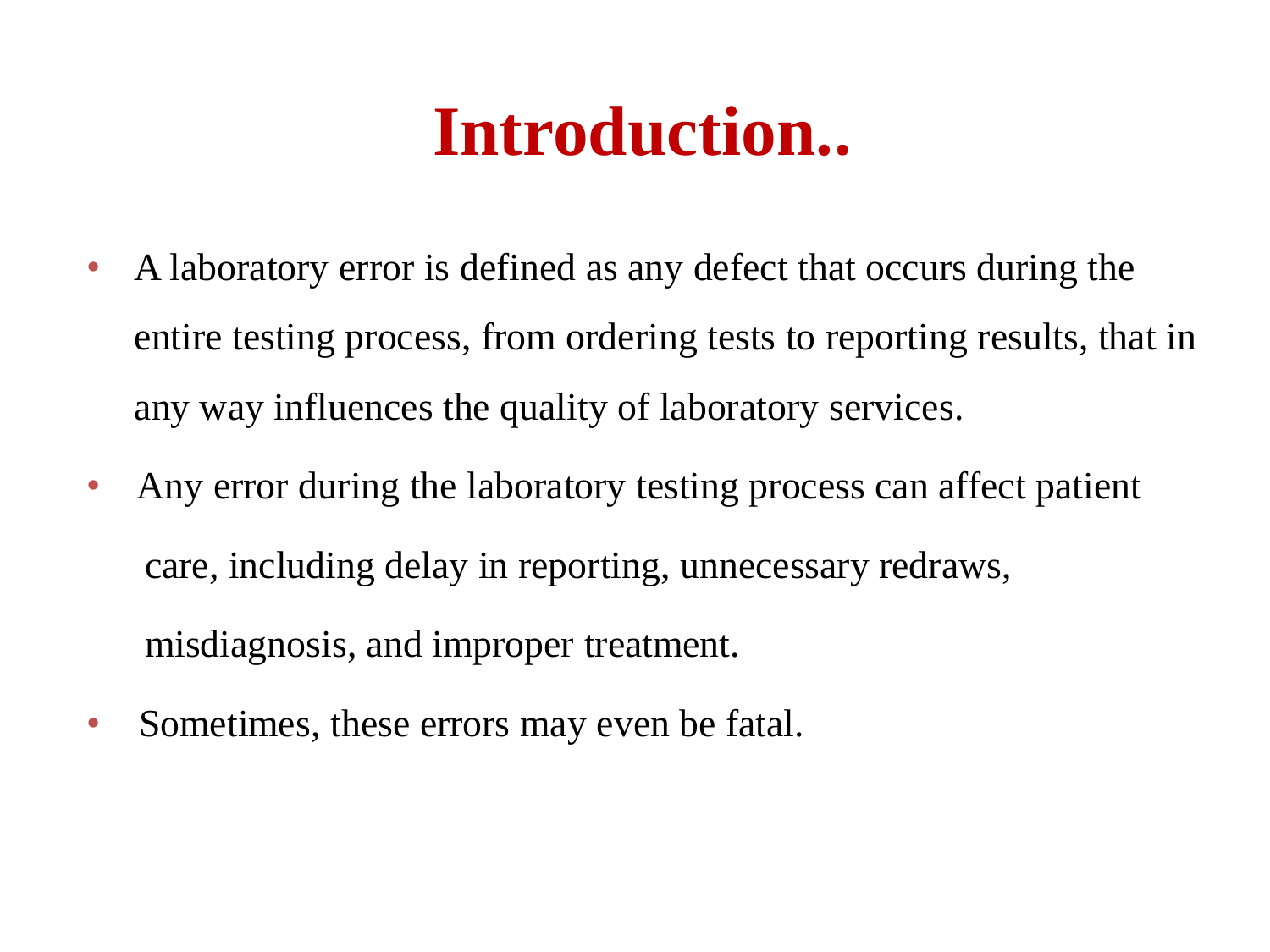

Analytical specimen testing.

Total testing process

Post analytical 1.Reporting 2.Interpretation 3.Follow up 4.Storage 5.Retesting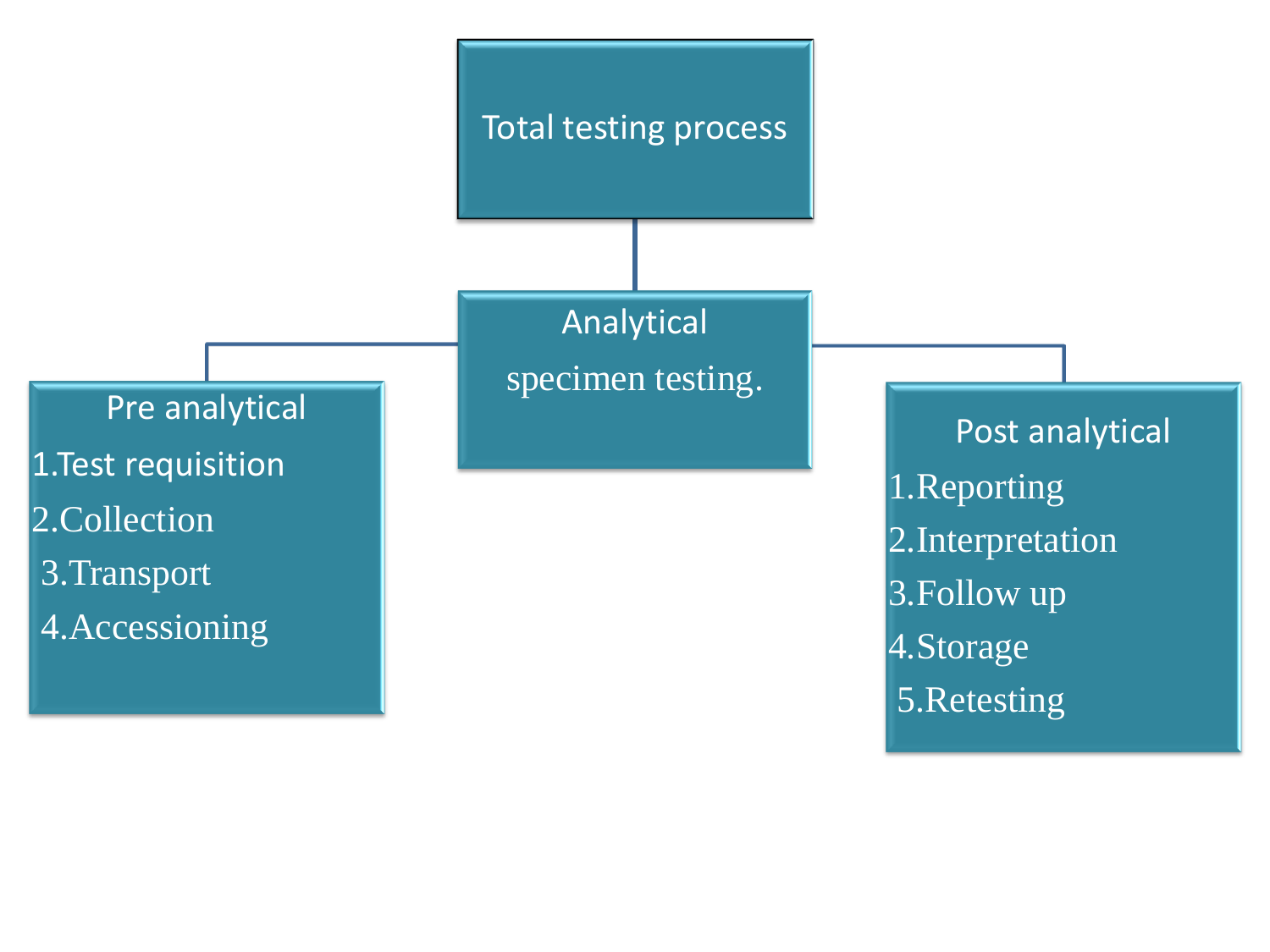#### *Error-1*

• Sample received from ICU for coagulation profile, test performed in the lab showed -----

#### RESULTS

| <b>Test</b>             | <b>Result</b> | Unit       | <b>Normal Range</b><br>$12.7 - 15$ |  |
|-------------------------|---------------|------------|------------------------------------|--|
| <b>Prothrombin Time</b> | 22            | <b>sec</b> |                                    |  |
| <b>MNPT</b>             | 13            | <b>sec</b> |                                    |  |
| <b>INR</b>              | 1.76          |            | $0.8 - 1.2$                        |  |
|                         |               |            |                                    |  |
| <b>APTT</b>             | 60.8          | <b>sec</b> | $24 - 35.3$                        |  |
| control                 | 30            | <b>sec</b> |                                    |  |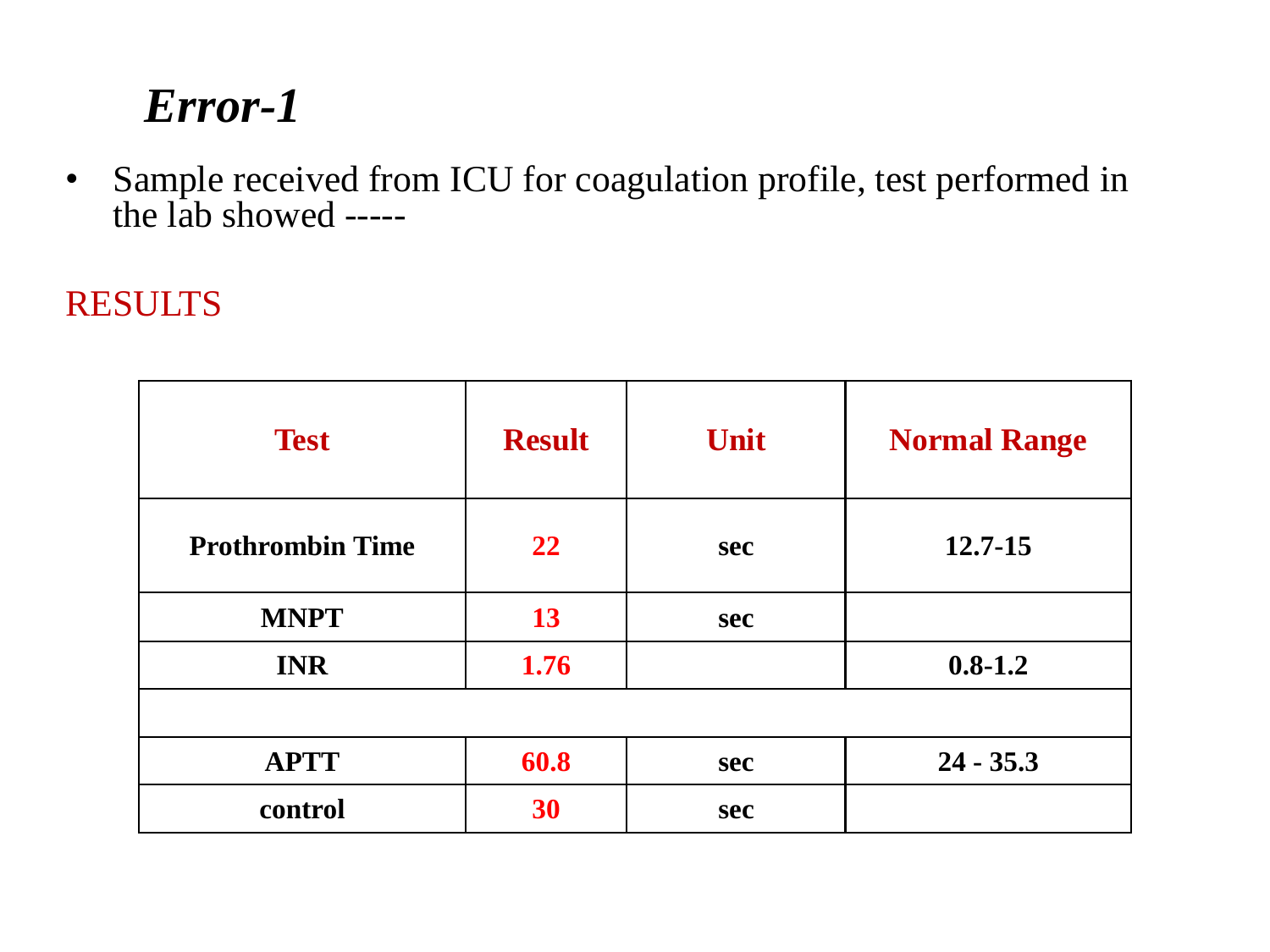Action taken as per lab policy…

- Delta check of previous test results
- check clinical history

If abnormal …. Find out the cause

If previous results are normal …….. Repeat assay (In this case previous result is normal)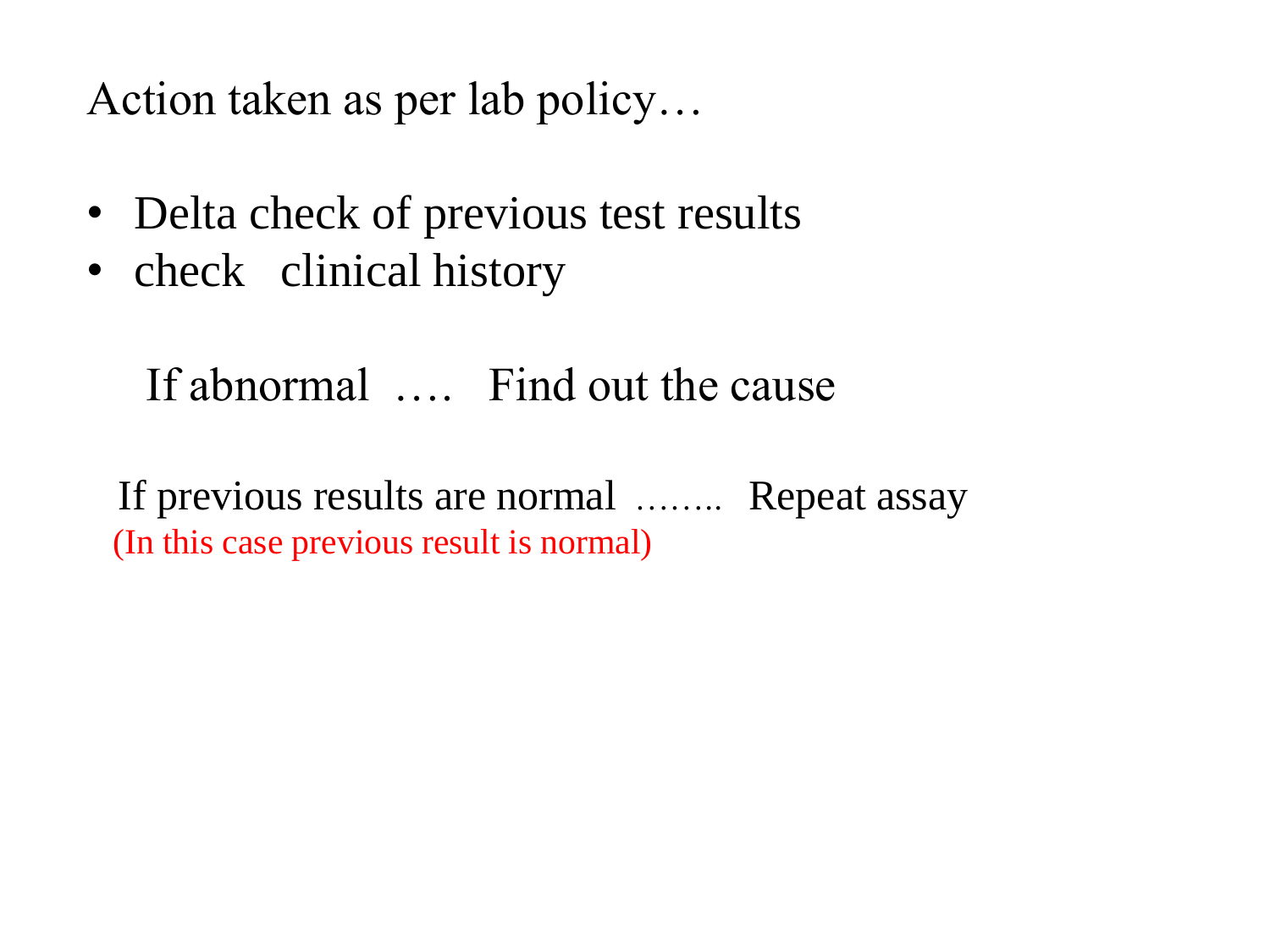## Repeat sample collected shows results as follows

| <b>TEST</b>    | <b>RESULT</b> | <b>UNITS</b> |
|----------------|---------------|--------------|
| <b>PT</b>      | 13.2          | <b>SECs</b>  |
| <b>MNPT</b>    | 13.5          | <b>SECs</b>  |
| <b>APTT</b>    | 31.0          | <b>SECs</b>  |
| <b>CONTROL</b> | 29.5          | <b>SECs</b>  |

This results are normal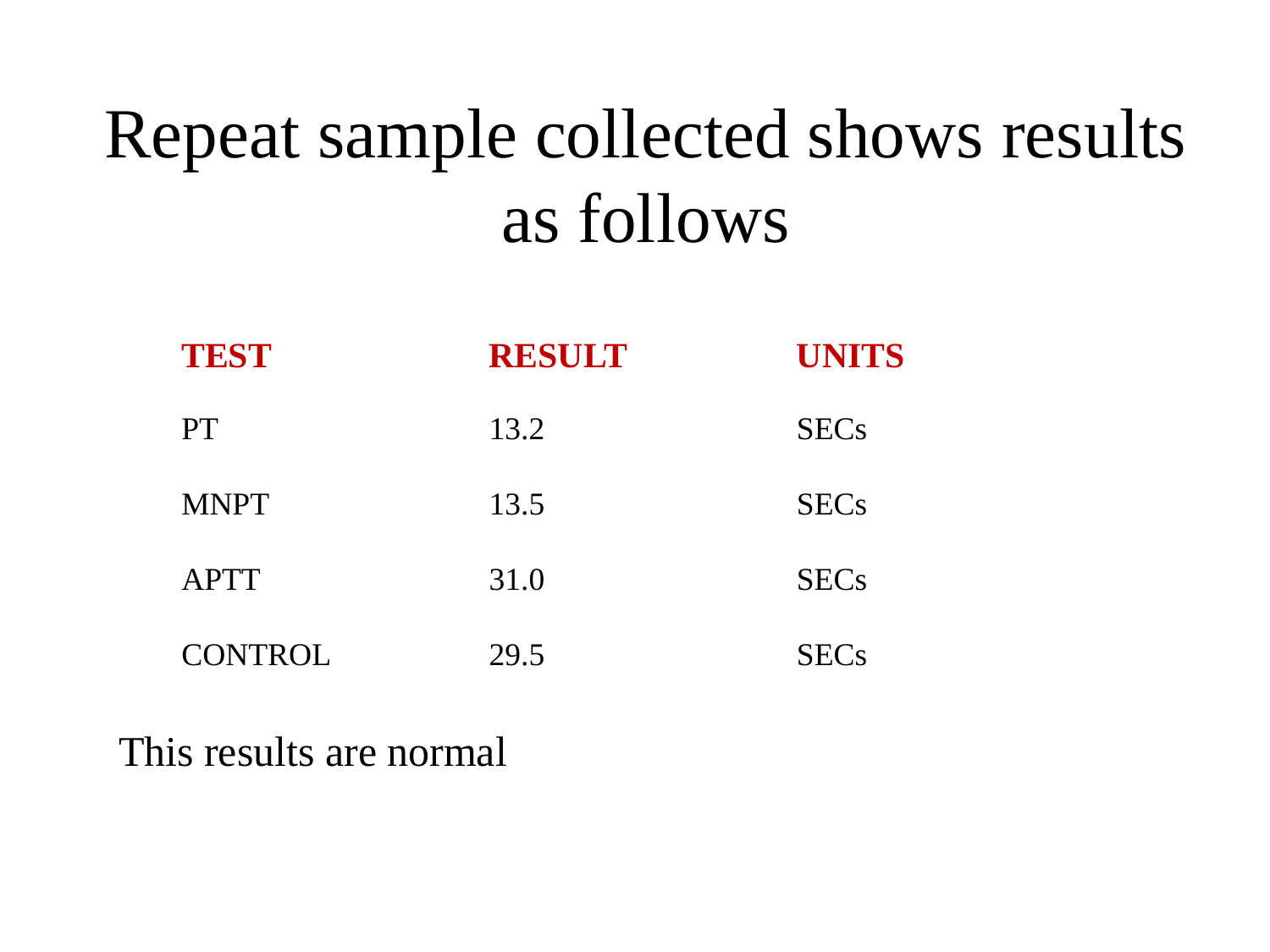- Possibilities…
- 1. Clinical conditions like patient suffering from bleeding, extensive transfusion, swelling, history of hematoma etc.

( Not suggestive of the abnormal results)

- 2. Patient on anticoagulant . (NO)
- 3. c/o post operative. (NO)

### • **Pre analytical**

- $\triangleright$  Improper blood to anticoagulant ratio.
- $\triangleright$  Sample quality
- $\triangleright$  Central line collection

### • **Analytical error**

 $\triangleright$  Reagent Deteriorated, mixing of reagents, partial aspiration of reagent or sample, problem with Analyzer.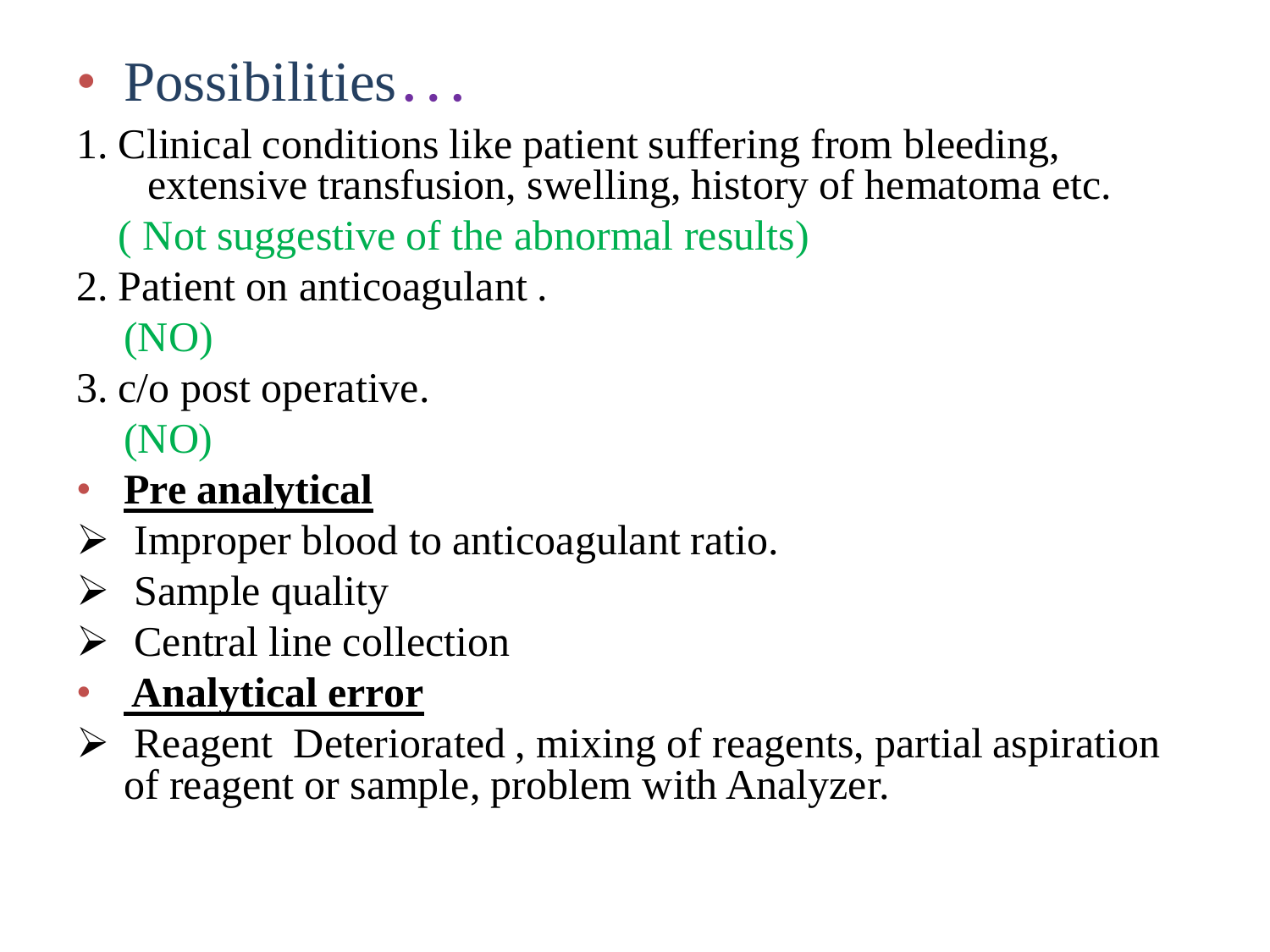- **Sample Quality**
- **Sample Quantity**
- **Reagents**
- **Instrument issues**
- **Clinical conditions of patient**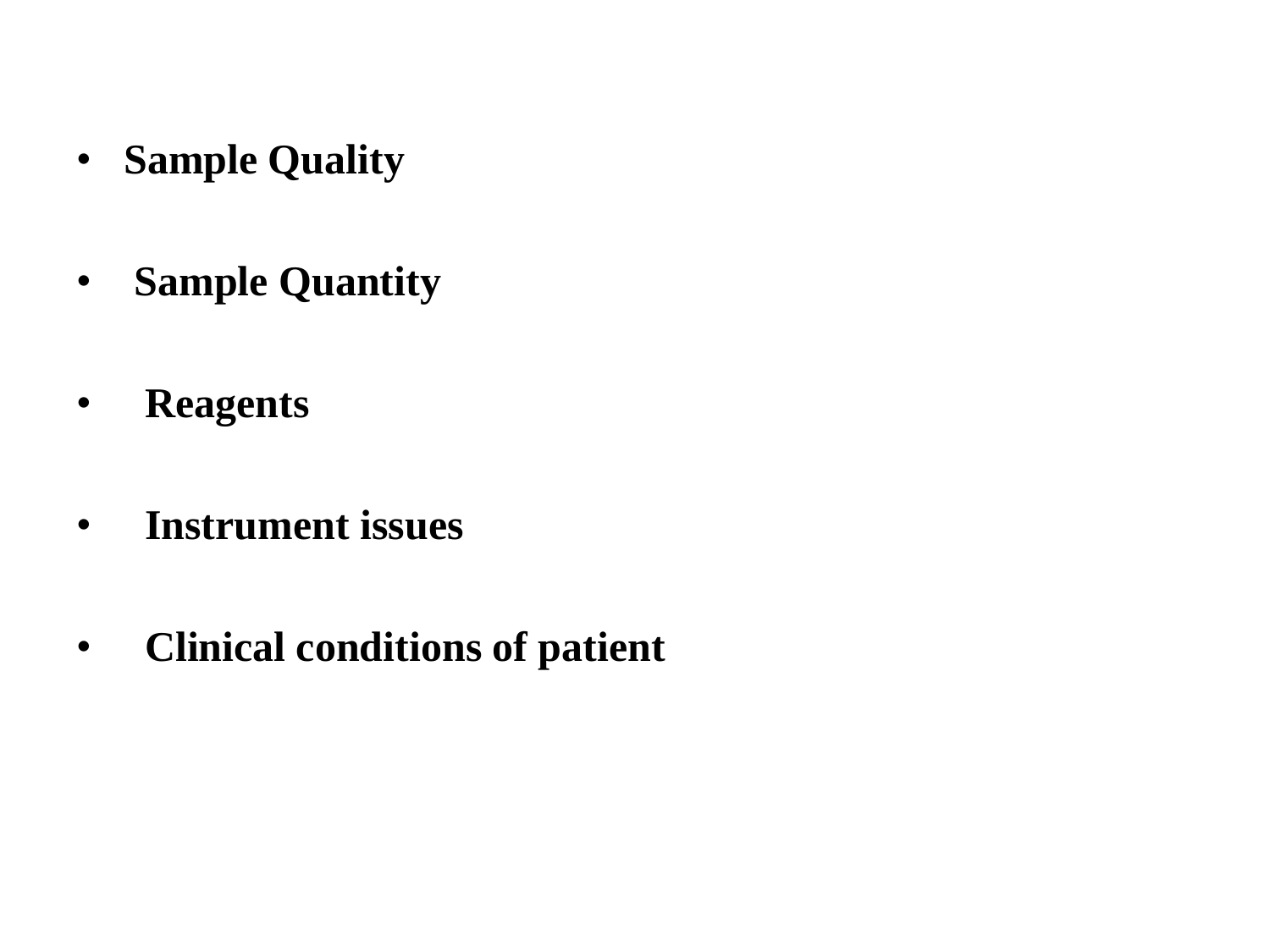On enquiring about the collection timings and site it was made clear that it was central line collection where, heparin is flushed through the line before collecting the sample.



Proper procedure is to be followed while collecting sample from central line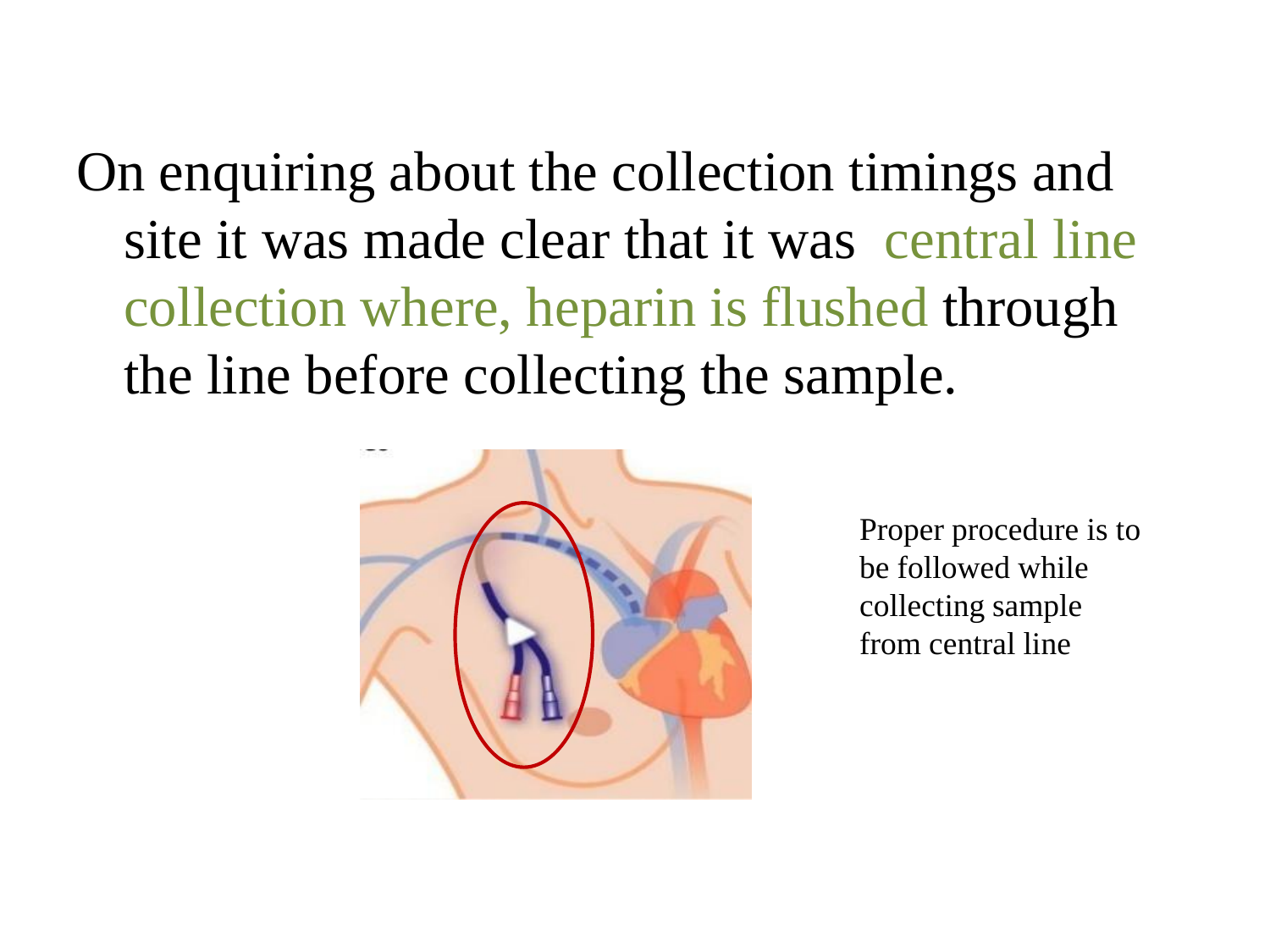# Tips and warning

- Avoid blood collection from heparin-flushed lines to avoid heparin contamination and specimen dilution.
- If heparin line must be used, flush line with 5-mL saline and discard the first 5 mL of blood (or 6 line volumes) of blood.
- Underfilling or overfilling results in an imbalance in the blood to anticoagulant ratio and can produce artificially prolonged or shortened clotting times, respectively.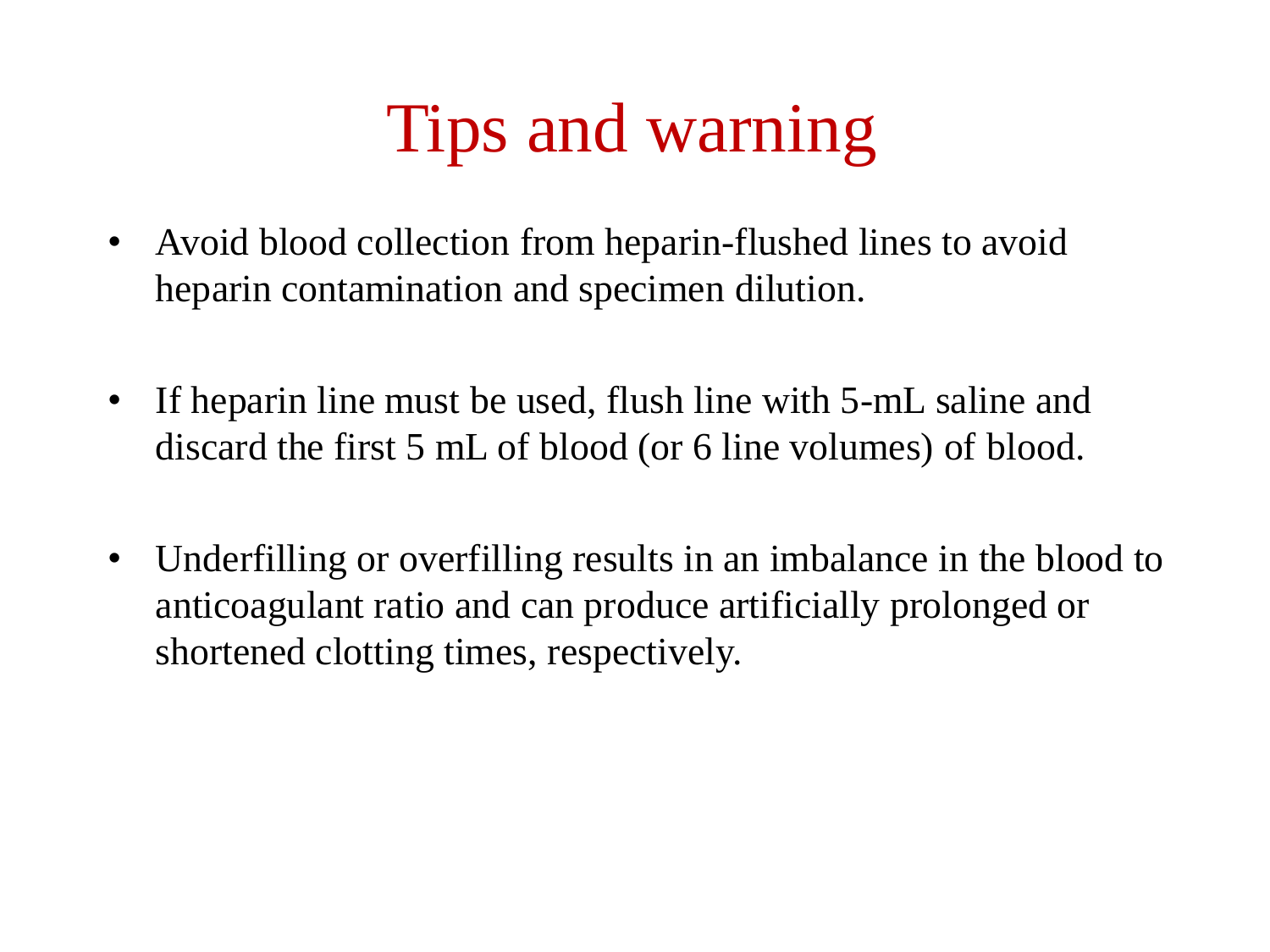#### *Error-2*

A 35 years /F Sample received for complete blood count -----

|                     |       |         |     |                       | HL15344355C<br><b>Sidd</b>                                           | <b>R&amp;PW:</b><br>Time: 09.03 AM |                           |
|---------------------|-------|---------|-----|-----------------------|----------------------------------------------------------------------|------------------------------------|---------------------------|
| m                   |       |         | Age | Sex: U                | 12/08/15<br>Dote:<br><b>Doc:</b><br>Ocom:<br><b>Dit:</b><br>Type: WB | Loc<br>Stot                        |                           |
| Test                | CRes  | FI<br>D |     | Prev:Flun F D Time    | <b>Prov Res</b>                                                      | <b>FARFIN</b>                      | $\sim$                    |
| WBC                 | 4.40  | m.      |     | 3441<br><b>MALLES</b> | <b>FULFW</b>                                                         | E                                  |                           |
| <b>RBC</b>          | 3.58  |         |     |                       | LE TELEST<br>15 O.                                                   | Morphology flegs                   |                           |
| HGB                 | 100   |         |     |                       |                                                                      | <b>ANISO</b><br>$+ +$              |                           |
| HCT                 | 328   |         |     |                       |                                                                      | <b>MICRO</b>                       |                           |
| <b>MCV</b>          | 91.6  |         |     |                       | <b>Live of Live 15</b>                                               | <b>MACFIO</b>                      |                           |
| <b>MCH</b>          | 28.0  |         |     |                       |                                                                      | <b>HAHO</b><br><b>PLTCLM</b>       |                           |
| <b>MCHC</b>         | 30.5  |         |     |                       |                                                                      | ATYP                               |                           |
| <b>CHCM</b>         | 31.3  |         |     |                       | <b>FLT TCATTER</b><br><b>Now or highly</b>                           | <b>BLASTS</b>                      |                           |
| CH                  | 28.6  |         |     |                       |                                                                      | Sample/System flags                |                           |
| <b>RDW</b>          | 20.4  |         |     |                       |                                                                      | NRCELL                             | WBC %NEUT %LYMPH %MONO %E |
| <b>HDW</b>          | 3.3.3 |         |     | <b>BOCH</b>           | <b>RIBG RATE</b>                                                     | PLT-CL                             | PLT MPV WBCP PDW PCT      |
| PLT                 | 16    |         |     |                       |                                                                      | PX-NV                              | %NEUT %LYMPH %MONO %EOS % |
| <b>MPV</b>          | 9.1   |         |     |                       |                                                                      | WBC-CE WBC WBCu                    |                           |
| <b>SCNEUT</b>       | 51.0  | ink.    |     | <b>REC. THO</b>       | <b>INDO-TO ATTOR</b><br><b>FECHI</b>                                 |                                    |                           |
| <b>SLYMPH</b>       | 122   | ×       |     |                       |                                                                      | K.                                 |                           |
| <b>TEMORIO</b>      | 298   | ۰       |     |                       |                                                                      |                                    |                           |
| %EOS:               | 0.1   | ۰       |     |                       | FIELD VOLUME.                                                        |                                    | Exit                      |
| <b>NBASO</b>        | 0.3   |         |     |                       |                                                                      |                                    |                           |
| <b>MAIO</b>         | 6.6   | ٠       |     |                       |                                                                      |                                    |                           |
| <b>NNRBC</b>        | -     |         |     |                       |                                                                      | NPBC/100                           |                           |
| <b><i>INEUT</i></b> | 225   | ٠       |     |                       |                                                                      | $10e3/\mu L$                       |                           |
| <b>WLYMFH</b>       | 0.54  | ٠       |     |                       |                                                                      | 10e3/uL                            |                           |
| <b>MIVEONED</b>     | 131   | ۰       |     |                       |                                                                      | $10a3/\mu L$                       |                           |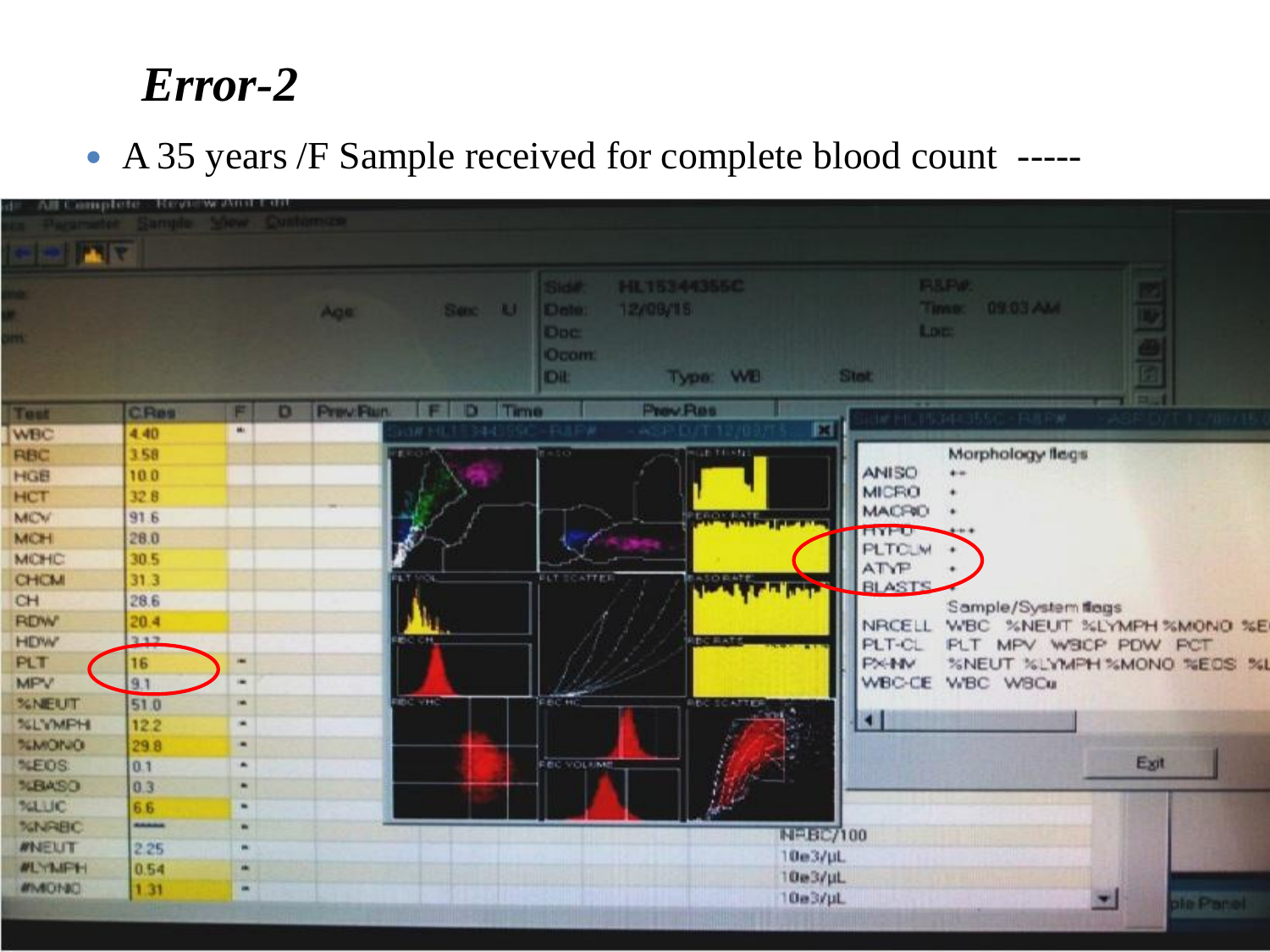#### Peripheral Blood Smear – WRIGHT STAINING



#### PLATELET SEEN IN CLUMPLS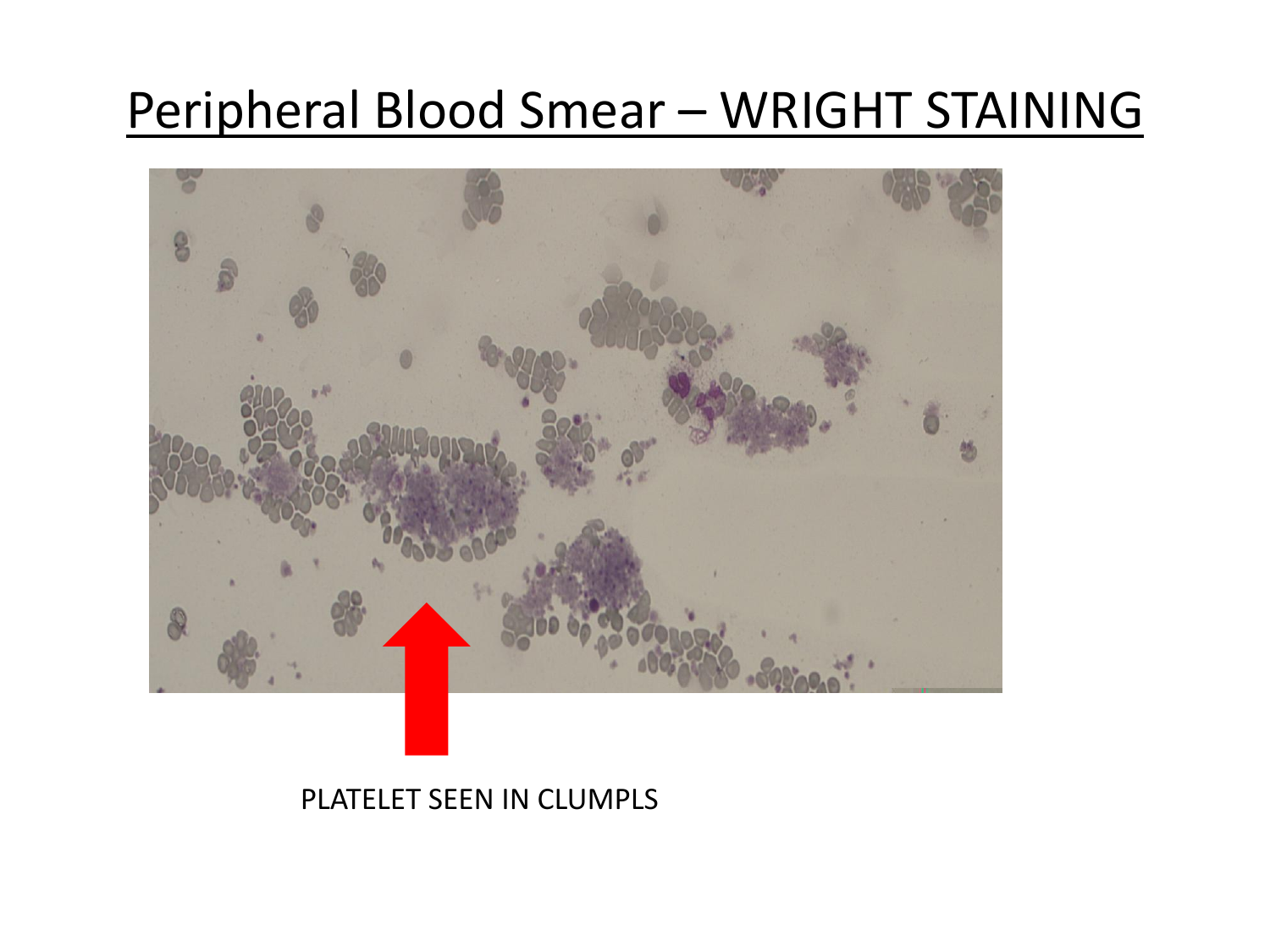# Causes of Platelet clumping in EDTA Sample

• Slow collection

• Improper mixing

• EDTA induced psuedothrombocytopenia.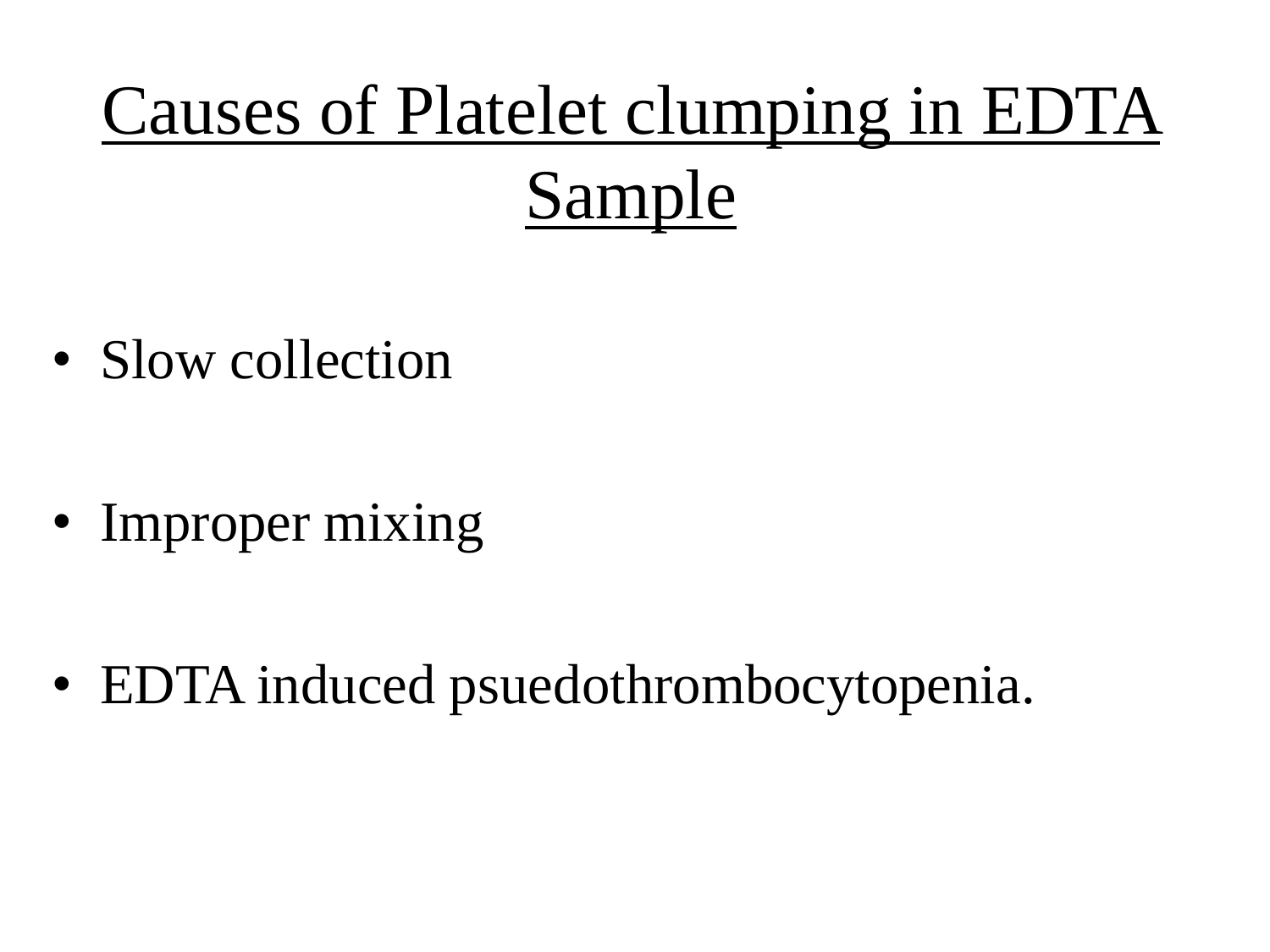# Corrective action taken

## Repeat collection was advised in

1) EDTA

2) Na-Citrate anticoagulant.

**NOTE**: **Na-Citrate collection is only for Platelet count & not for reporting of other CBC parameters**.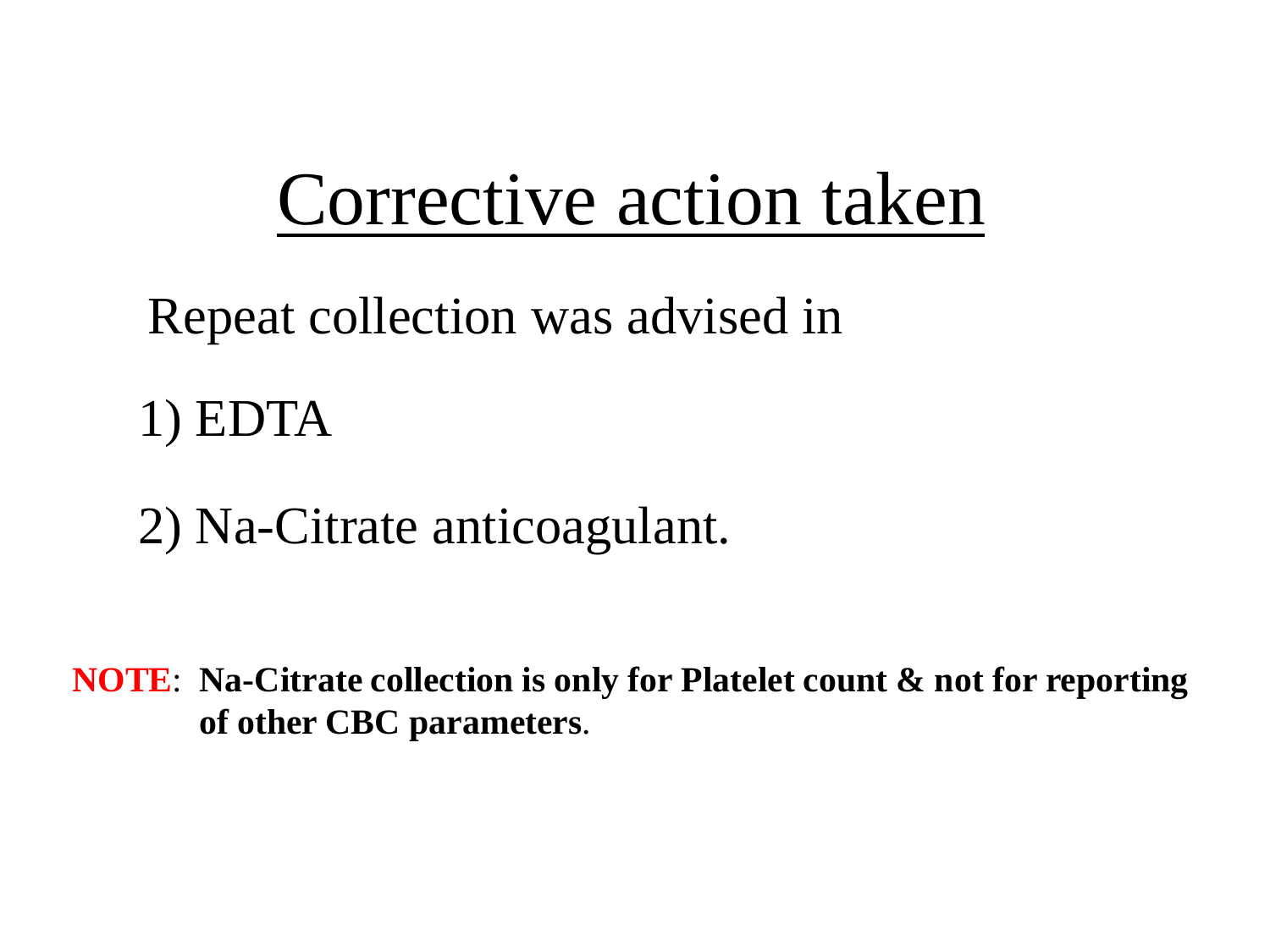# Citrate sample run on analyzer for Platelet count

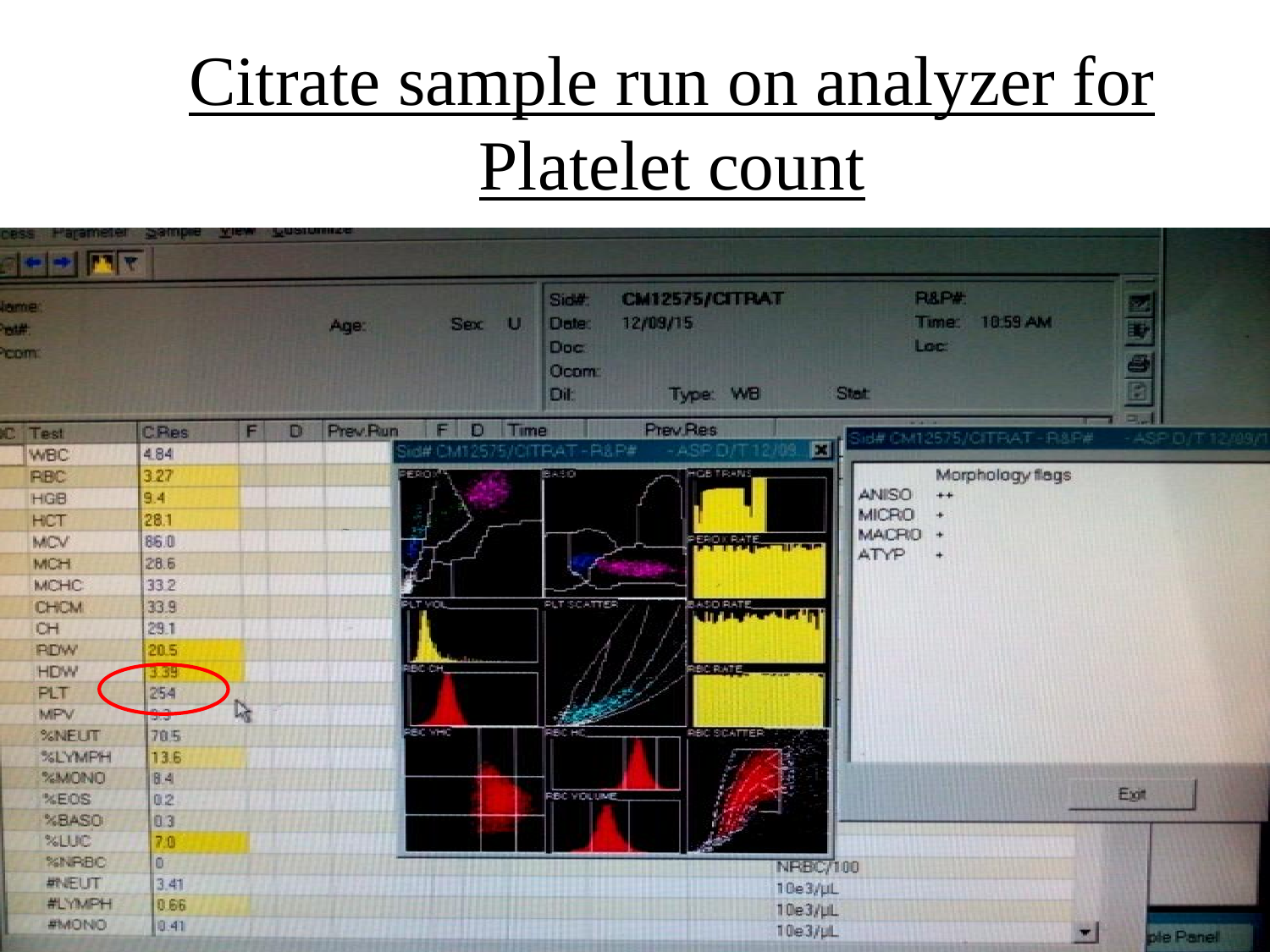#### EDTA VS CITRATE SAMPLE PERIPHERAL BLOOD SMEAR



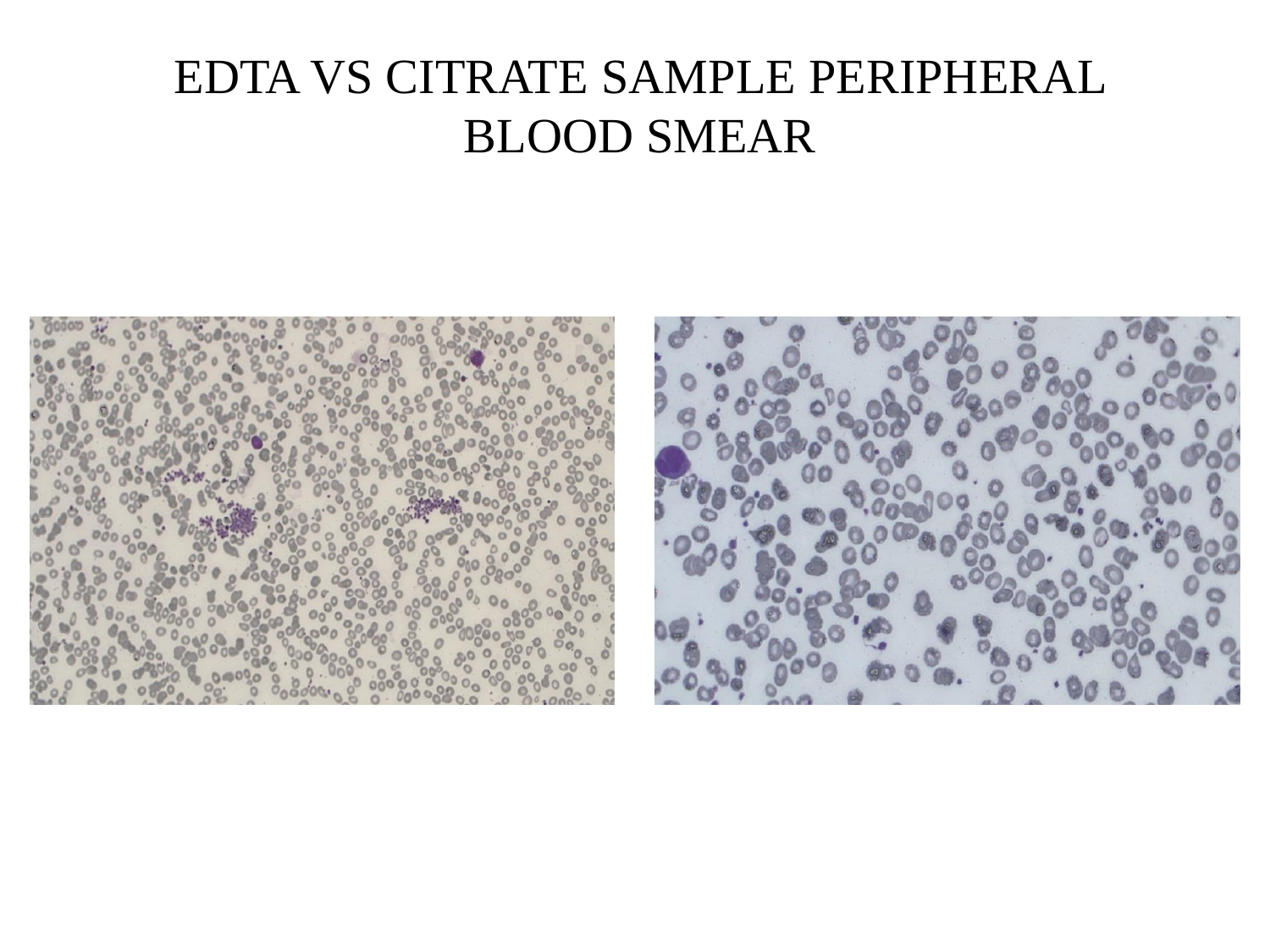## Calculation for Plt count of Citrate sample

Plt count = (citrate plt count X 1.1) X 10^9/L

#### Plt count =  $(254 \text{ X } 1.1) \text{ X } 10^{0.9}$ /L

Plt count  $= 280 \text{ X } 10^{19}/L$ 

Lombarts AJ, de Kieviet W. Recognition and prevention of pseudothrombocytopenia and concomitant pseudoleukocytosis. Am J Clin Pathol. 1988;89:634–639.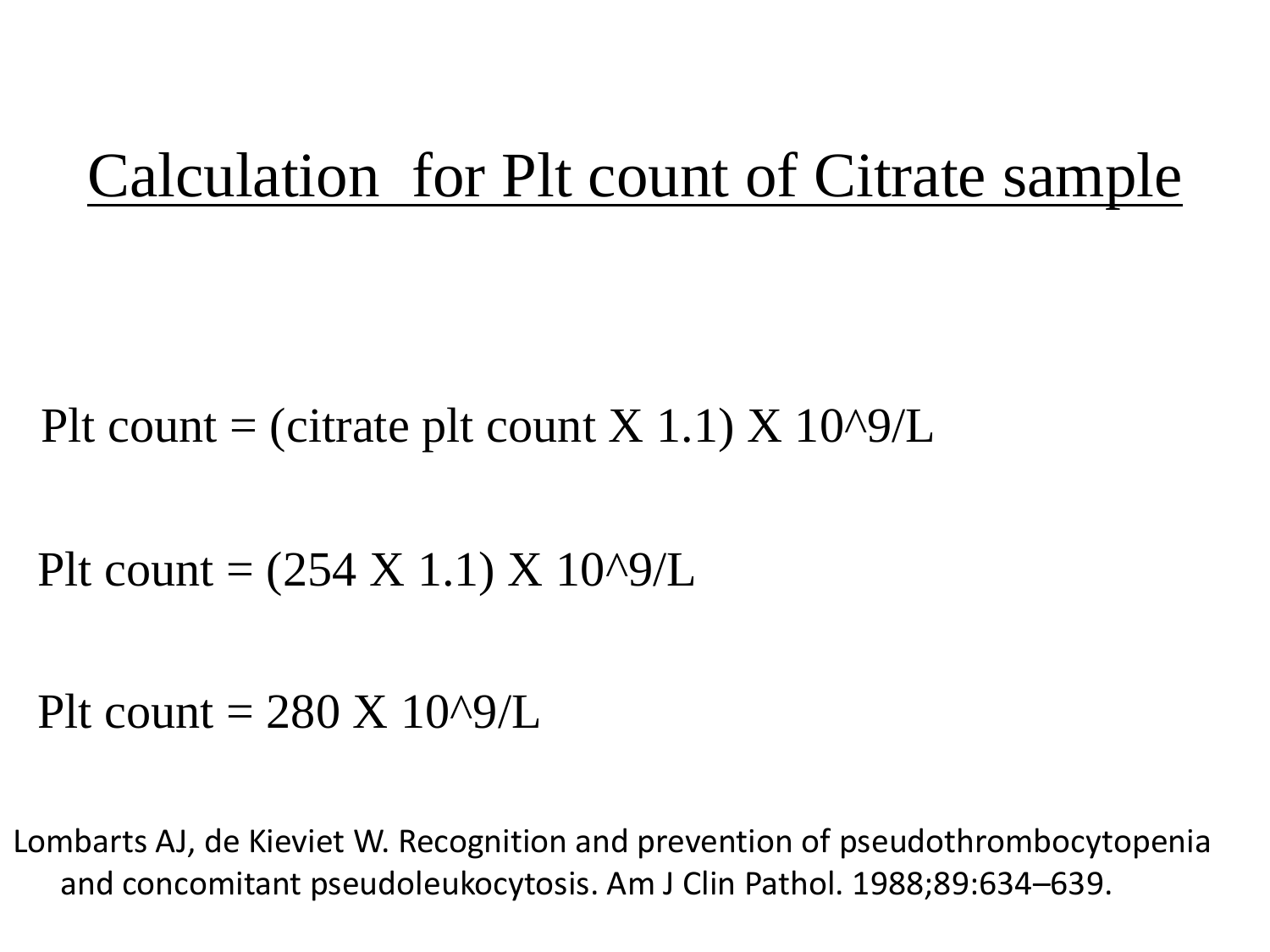## CASE 1 - EDTA induced Pseudothrombocytopenia

- EDTA- induced pseudothrombocytopenia is a common laboratory phenomenon which gives spurious low platelet count.
- **Vo the is often overlooked because blood smears are not** evaluated visually in routine practice and histograms as well as warning flags of hematology analyzers are not interpreted correctly.
- Awareness of typical PLT and WBC patterns may alert to the presence of EDTA-PTCP in routine laboratory practice helps to avoid unnecessary investigations and over-treatment.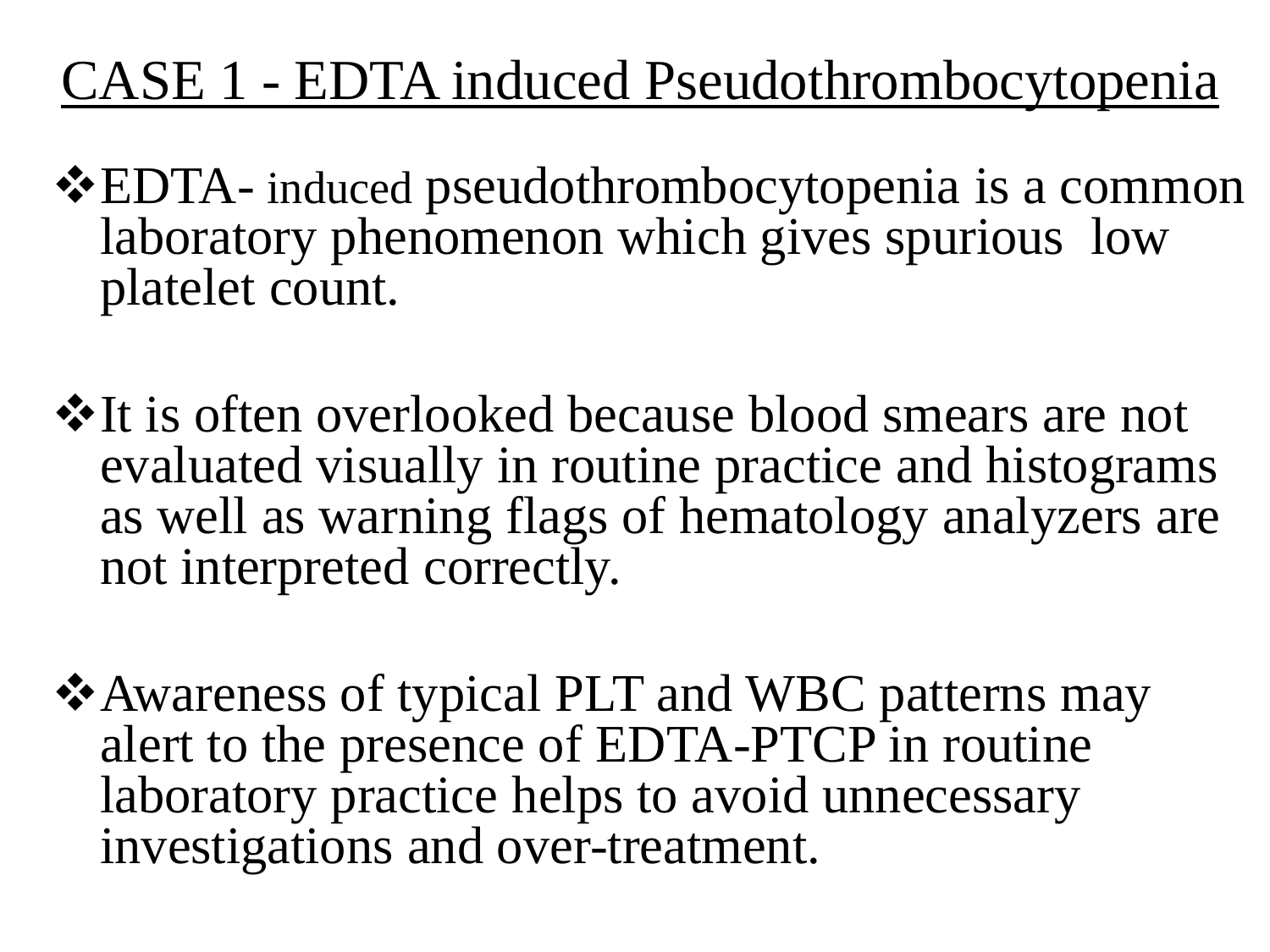## **Conclusion**

It is important to carry out our work in lab with utmost care and alertness.

- $\triangleright$  To follow a technically correct methodology from time of collection to reporting the results ,so that the results are precise, accurate and reliable.
- $\triangleright$  To avoid erroneous results due to technical errors.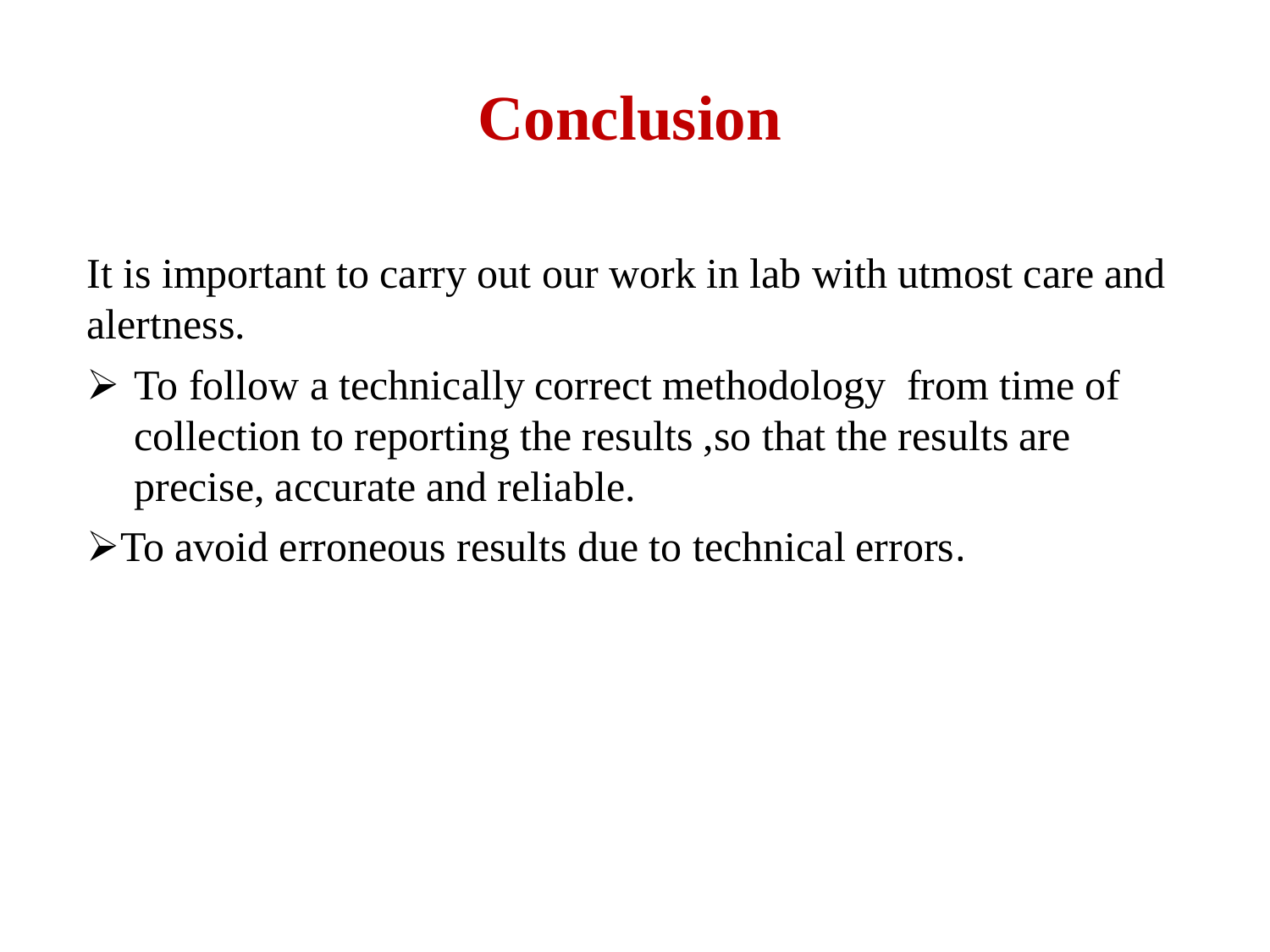## **Prevention is Better** than cure!

*'It costs less to prevent a problem* than it does to correct it'

> A formal quality system in the laboratory should prevent mistakes by means of:

- · quality assurance measures
- · quality control of the analytical results
- · thorough documentation of the system
- · efficient maintenance of records
- · regular audits of all aspects of the system